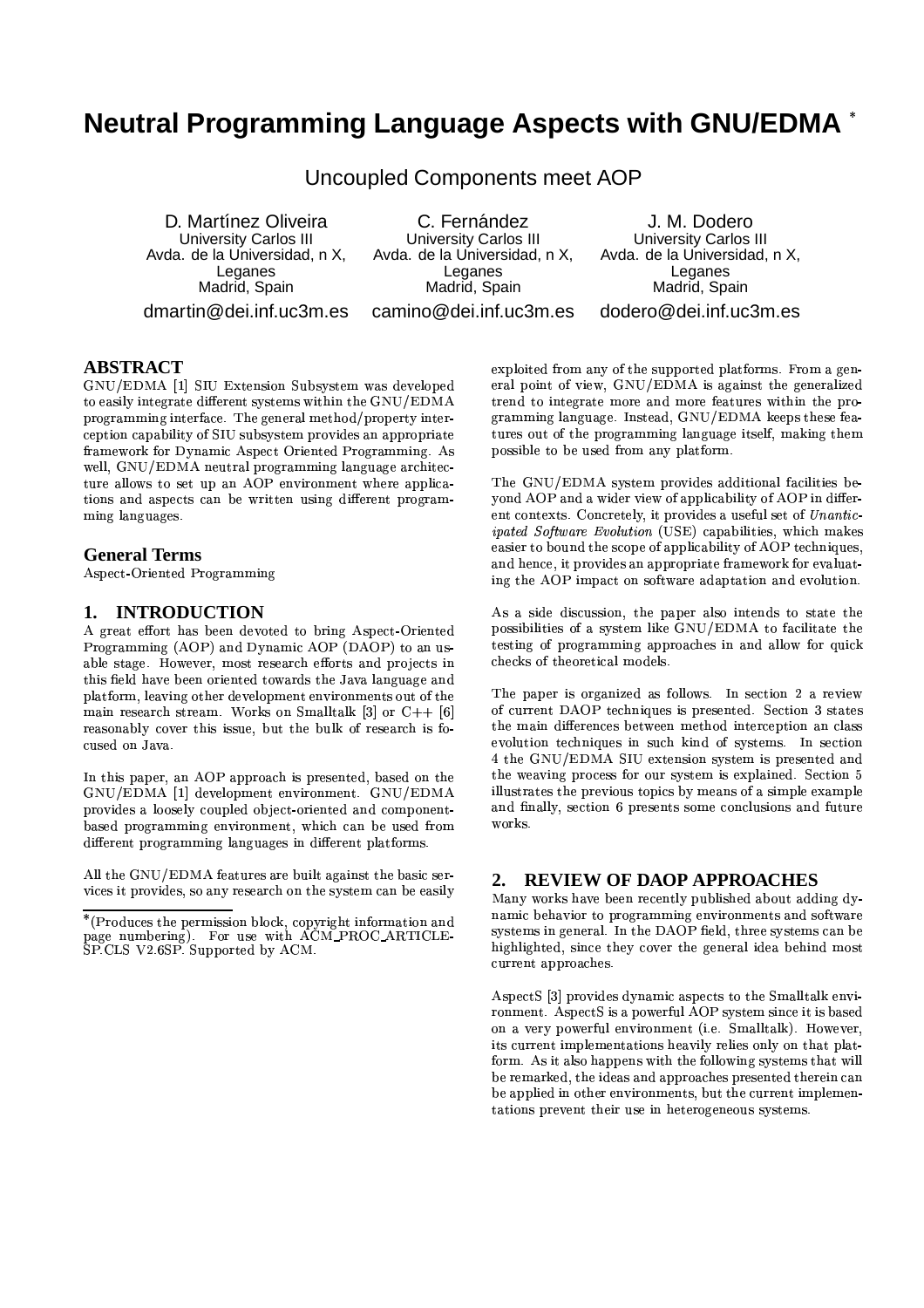Other two important DAOP systems are specifically targeted to the Java environment, which also prevents its use from other programming languages and environments. The first is the PROSE system [5], which provides a powerful and efficient implementation of dynamic aspects for the Java platform. PROSE relies on the Java Virtual Machine debugging interface [2], and then, such implementation cannot be easily ported to other platforms. The other system that is built on top of Java is JAC [4], which provides more facilities than just dynamic aspects, as well as a set of ready-made, predefined aspects for their direct use in applications. JAC uses *bytecode adaptation* to modify Java objects at load-time in order to allow the system to manipulate them. As a major advantage of JAC, it does not present any low-level dependency on the Java platform, neither virtual machine modifications nor language extensions.

All the systems described above rely heavily on the underlying programming environment (either SmallTalk or Java bytecodes). This fact makes harder to port these systems to other platforms. GNU/EDMA approach is to move all these facilities out of the implementation environment and then completely uncouple the DAOP implementation from it.

When examining deeper DAOP solutions like the described above, two main issues arise:

- In the end, all approaches try to implement objectbased features. This is a sound approach, because at the dynamic level the main software unit becomes the object and not the class - at least in Object Oriented Programming (OOP).
- DAOP features are implemented in non object-based environments, which makes the implementation harder and also makes difficult to keep object and class models consistent.

Additionally, DAOP solutions heavily rely on specific platforms. This fact makes harder for them to be integrated within heterogeneous component models like CORBA, which try to provide a programming language neutral approach. For example, it is difficult to use any Java-based DAOP within a CORBA solution when it is required to apply a Java Aspect to a  $C++$  object. Of course, a suitable solution can be built for that purpose, but this issue has not been addressed yet by current DAOP systems.

Finally, there is a trend to use DAOP as a solution for software evolution and adaptation. From our point of view, it is necessary to set clear the scope of application of AOP, and then select the best-fit approach to each problem. In the general case, software evolution and adaptation cannot be considered as a process of adding cross-cutting or orthogonal behaviors, but it is a class/object-specific and semantically dependant process that requires special solutions. Moreover, the need to bring object-based features to class-based environments opens the possibility of better evolution and adaptation solutions with a better performance and, at the same time, maintaining the cohesion within the software that is being modified.

# 3. METHOD INTERCEPTION VS CLASS **EVOLUTION**

Before describing our GNU/EDMA-based DAOP solution, a brief discussion on when to use AOP is worth it.

Within an OOP solution, when a class is evolved or adapted, the changes that are applied are specific for that class. In this situation, the powerful cross-cutting nature behind AOP becomes degenerated, since an specific aspect is required for each class being evolved or adapted. In fact, most of evolutionary and adaptation scenarios do not cross-cut class hierarchies but single hierarchy trees, and it rarely depends only on adding/updating/removing orthogonal behaviors. Moreover, in the general case object/class evolution requires to change the interfaces and transfer the state between old instances and the new adapted/evolved ones, specially when object hot-swapping is required. In such a run-time scenario, the applicability of DAOP solutions becomes difficult and tricky. Actually, most of existing DAOP solutions do not support interface modification, neither object state transfer per se. However there exists a midway case in our current discussion. Sometimes there is the need for a certain behavior to be added to a set of related classes somehow, but not only one or several classes, nor classes that are unrelated at all. In this case it does not exist a clear way to determine which is the best suitable way for evolution, and AOP or solutions like mix-in classes seem equally suitable for the problem. In these cases, specific details of the change or limitations on the programming environment (for instance, unavailability of multiple inheritance) will determine the most appropriate solution.

Current aspect-based environments are essentially based on method/property interception, or in a more general way, they are based on the interception of join-points. An aspect is a piece of code that can be attached to any join-point and then it is able to intercept invocation of methods, access to properties, etc. and inject/remove pieces of code at those points.

Aspects are commonly used to achieve separation of concerns and to apply cross-cutting behaviors to a family of classes or components. Some classical examples in AOP are to add a logging facility to a set of classes in an alreadydeveloped application, or to add access control features in a similar way.

The availability of *dynamic* AOP solutions let researchers to envision AOP as a software evolution and adaptation solution, however it is not well suited for the general case, even when it results useful in many specific situations.

Better evolutionary solutions exist that are more consistent than aspects with respecto to long-term software maintainability. Dynamic inheritance and delegation systems, along with object state transfer support, provide a more suitable framework for evolution and adaptation than general AOP/DAOP solutions.

At the same time, there are general application *changes* that are much easier to apply using AOP/DAOP techniques. For example, distributed programming is a clear example, for which AOP techniques result perfectly suitable, since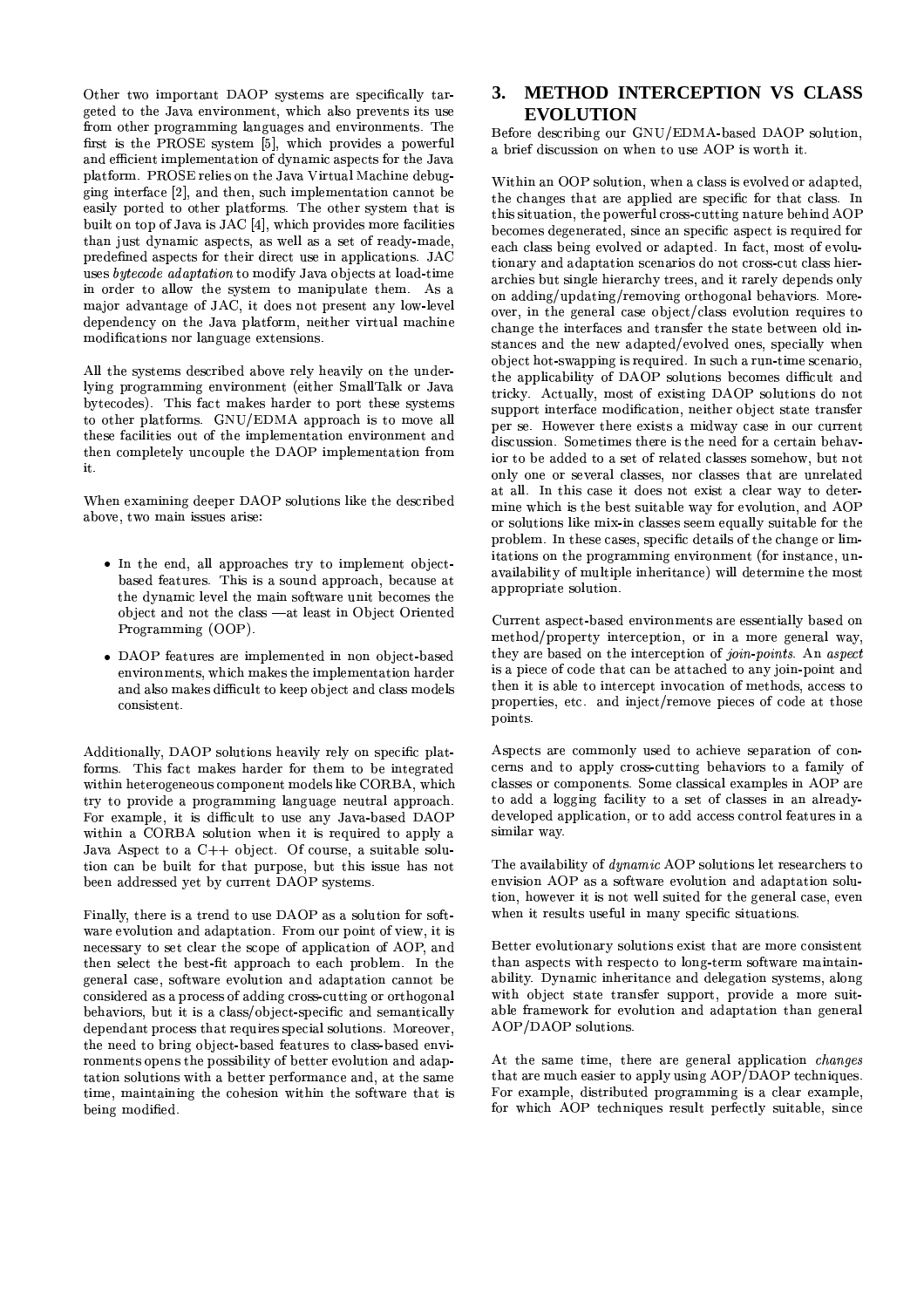

Figure 1: Debugging Log Aspect weaving

an unique general behavior (i.e. distribution) will cross-cut most of classes in the system.

To illustrate these ideas, a simple case study will be discussed. Suppose we want to add a logging service to a Mobile Agent System (MAS), like for example our AGNES MAS implementation [8], which has been developed on top of GNU/EDMA. In this situation two main scenarios may arise: a debugging log, or a server log.

#### **Agent Debugging Log**  $3.1$

Debugging of distributed applications that do not share a common addressing space is difficult to realize, so a debugging facility will be very useful to develop an agent-enabled application with AGNES.

In this case, it is interesting to follow the flow of execution of agents moving around a given network. Providing traces when a given method of an agent begins execution and when that method finishes will allow developers to check that the intended execution flow is respected by the system. This discussion will be centric to method execution for brevity, but it can be generalized to any other kind of join-point.

In this scenario, arbitrary methods from very different classes and objects will require logging in different moments, depending on the feature or behavior that requires debugging, that is, this logging function will cross-cut several unrelated classes/objects and, in general, it will change with time. However, such a feature is a temporary one, and is not part of any evolution process. It is just a short-time required feature, useful in a brief interval of time for a very concrete activity, which possibly will not make sense in the future.

In fact, the interesting feature of a DAOP solution is the possibility of adding an aspect, debug the application and then completely remove the aspect and the debugging functionality with it, which is no longer required, or well keep it latent until it is newly required in future.

Figure 1, illustrates this process. The ASPECT\_LOG is weaved to different classes/objects in the systems intercepting a concrete method or set of methods and allowing to add the operations after and before these methods.

Finally, note that adding a debugging log as described so far is a completely independent action, not related at all to the semantics of the classes and objects that adopt it.

Figure 2: Each class requires a specific semanticcompatible extension

Some issues like debugging or network distribution are real cross-cutting in the sense that they are completely orthogonal to the real semantics of classes and objects using those actions/behaviors.

#### $3.2$ **Agent Server Log**

Now, what it is required from the mobile agents is to log information on each host they visit. In this case, since different agents are implemented as different classes, a new cross-cut scenario emerges, where several classes will share the conceptual behavior of logging, but each one will want to log different information.

This latter scenario fits better within an evolution case, where the added logging service is a missing feature which is added and, in general, will remain in the system for the future. Classes and objects really becomes other 'thing', they are not the same 'thing' with something added.

However, in this case each agent will have different logging requirements and even when the general concept of logging cross-cuts all of them, the specific details for each agent are usually different.

For example, all the agents will log their arrival to and leave from a given host, but a CPU load monitor agent will also log any alarm about excessive CPU usage, or an automatic migration agent will log which agents were chosen to be moved to other host and which host was selected for each moved agent. Figure 2 illustrates the scene. Two classes evolve in time, and in the general case, new behaviors and properties are added and removed in this process.

In this scenario, a general logging aspect (for arrival and leave of agents) is not enough, and specific aspects for each logging requirement on each agent can arise, but conceptually these are not cross-cutting features. This is a case of class evolution, which implies new versions, releases, updates or patches for existing classes.

Such a real evolution scenario can be better managed by an evolution solution where individual classes are changed. Note, however, that in the general case, when applying AOP to evolve software, a specific aspect for each one of the classes being evolved will be necessary, so better solutions can be proposed In fact, AOP solutions becomes degenerated in the sense that an specific aspect must be generated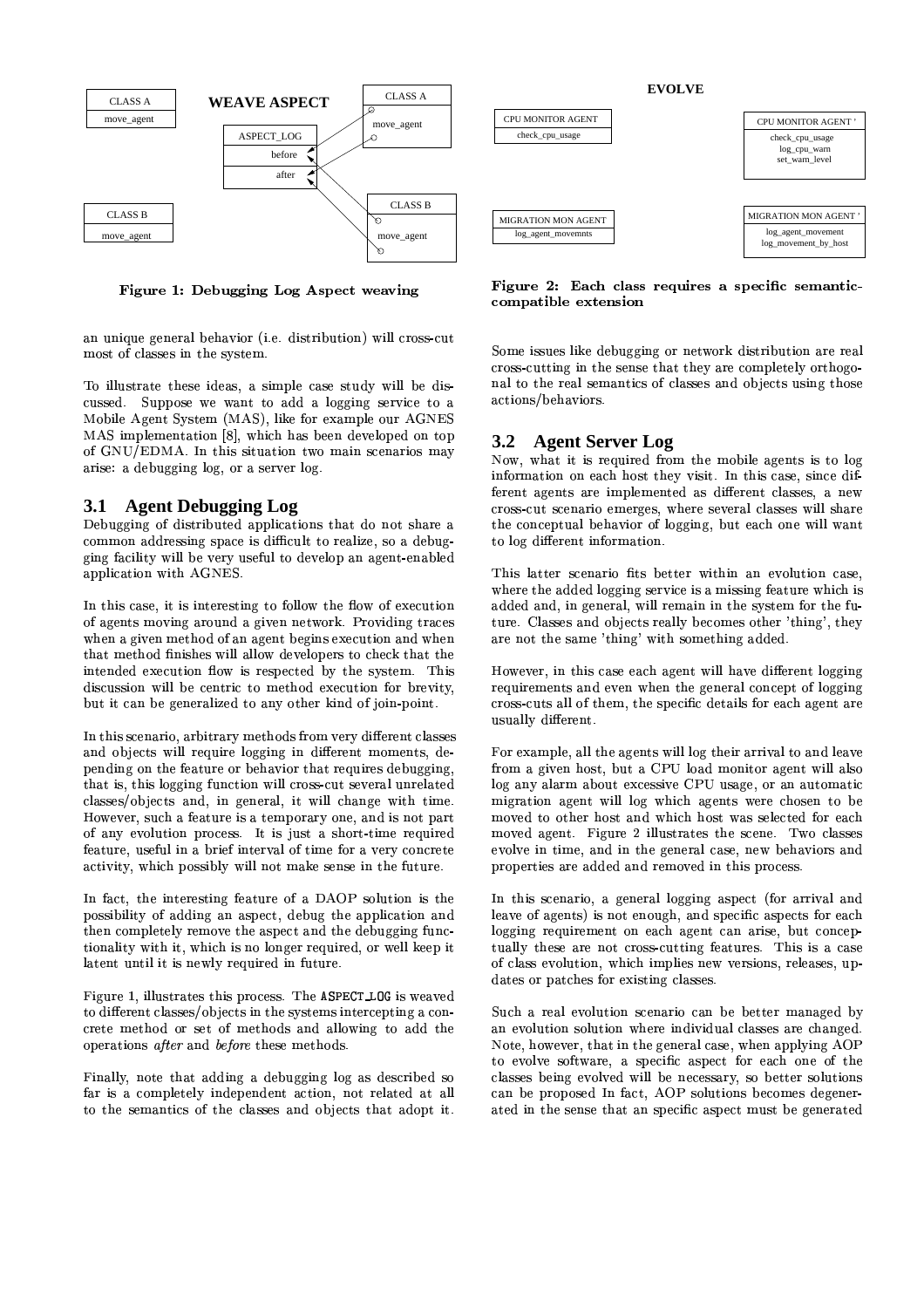for each specific class/object being evolved if a real evolution or adaptation functionality is required.

#### **SIU EXTENSION SYSTEM**  $\mathbf{4}$ .

The GNU/EDMA environment, from its early versions, provides an extension system named SIU. SIU extension system was introduced to provide an easy interface to existing systems, and the main philosophy behind it is to improve code reuse even when this code belongs to a completely different environment.

The SIU extension system allows to write special GNU/EDMA classes, which are able to intercept any GNU/EDMA primitive invocation and hence, providing a mechanism to translate GNU/EDMA parameters and data to other systems, in order to execute external code within an unique programming interface. As a side effect, SIU system behaves as a general GNU/EDMA primitive interceptor, that is, it can intercept, for example, method invocations on a given object and control how its code is executed, making easy to execute code before or after the real one and even to prevent execution at all.

Using the SIU extension system, it becomes easy to build up a simple AOP system within the GNU/EDMA environment. The special SIU classes containing the interception code are called called SIU Proxies, and they are normal GNU/EDMA classes implementing a specific interface.

The SIU Subsystem provides two types of proxy and three levels of implementation. First type of SIU proxies are called blind proxies. This kind has no information about external interfaces, i.e. they know nothing about the interface of the object they represent and simply forward primitives directly without further checking, or relies on an external procedure to get any interface information that is required. Second type are non-blind proxies. These proxies rely on the interface information provided by GNU/EDMA in order to forward primitives. GNU/EDMA interface management is out of the scope of this paper.

Additionally, irrespective of the kind of proxies, three implementation levels are defined, which will determine the degree of integration of the proxy with the GNU/EDMA system. For our current discussion, implementation level 1 covers the classical join-point approach that is found in current AOP solutions, i.e. object creation and destruction and method and property interception. Implementation levels 2 and 3 support the interception of specific dynamic GNU/EDMA features, like dynamic inheritance and dynamic virtual method overriding. These levels are out of the scope of this paper, but they provide an interesting research direction in AOP. Level 2 and 3 proxies can become quite complex, mainly when the representative object is in an external system where these features are not supported. For the purpose of this work, Level 1 SIU proxies are used, since they cover most of the features provided by other AOP/DAOP available systems.

Finally, note that the programming language neutral nature of GNU/EDMA DAOP approach is provided as well by the SIU subsystem. Special SIU proxies are in charge of translating primitives from one system to another, at the

same time that other SIU proxies implement aspects. This is the way to uncouple AOP issues from the programming environment that is actually used.

#### $4.1$ **Static Aspect Weaving with GNU/EDMA**

GNU/EDMA does not face static weaving as it happens in fully static systems like AspectJ [7]. This static behavior is usually addressed at the source code level at compile-time, and it is mostly independent of the underlying system. This kind of weaving does not fit well in the fully dynamic nature of the GNU/EDMA environment, but there is no technical that prevents it to be implemented.

With static aspect weaving we mean pre-assigned weaving, that is, the process of assigning aspects in advance to classes or objects in the system. There are two possibilities for doing this. The simplest way to associate an aspect to a GNU/EDMA class is using the GNU/EDMA registry. GNU/EDMA uses a global plain text file where classes are registered in order to allow the system to control them. Within this registry, it is easy to associate a SIU Proxy to a given class simply by editing a text line. It can be contemplated as the deployment descriptors that are used in other systems [4, 5]. First, the SIU Proxy (Aspect) must be declared, which is done by including the field IsSIUProxy=1 to mark the class as a SIU Proxy.

```
[CLASS49]
ClassName=LOG_ASPECT
NameSpace=siu/aspects/examples
Machine=i386
{\small \texttt{OperatingSystem=LINKUX}}Implementation=libLOG_ASPECT.so
IDFParser=EDMAIDF
IsSIUProxy=1
MajorVer=0
MinorVer=0
CurrentVer=49
```
Then, any other class in the system can be associated with this SIU Proxy by including the field SIUProxy=L0G\_ASPECT in its registry descriptor. Bellow there is a simple example.

[CLASS50] ClassName=TARGET\_CLASS NameSpace=examples/aspects Machine=i386 OperatingSystem=LINUX Implementation=libTARGET\_CLASS.so IDFParser=EDMAIDF SIUProxy=LOG\_ASPECT IsSIUProxy=1 MajorVer=0 MinorVer=0 CurrentVer=50

From this point on, any application in the system that creates an instance of the class TARGET\_CLASS will associate the LOG\_ASPECT class to that instance and get a log of any method invocation on it.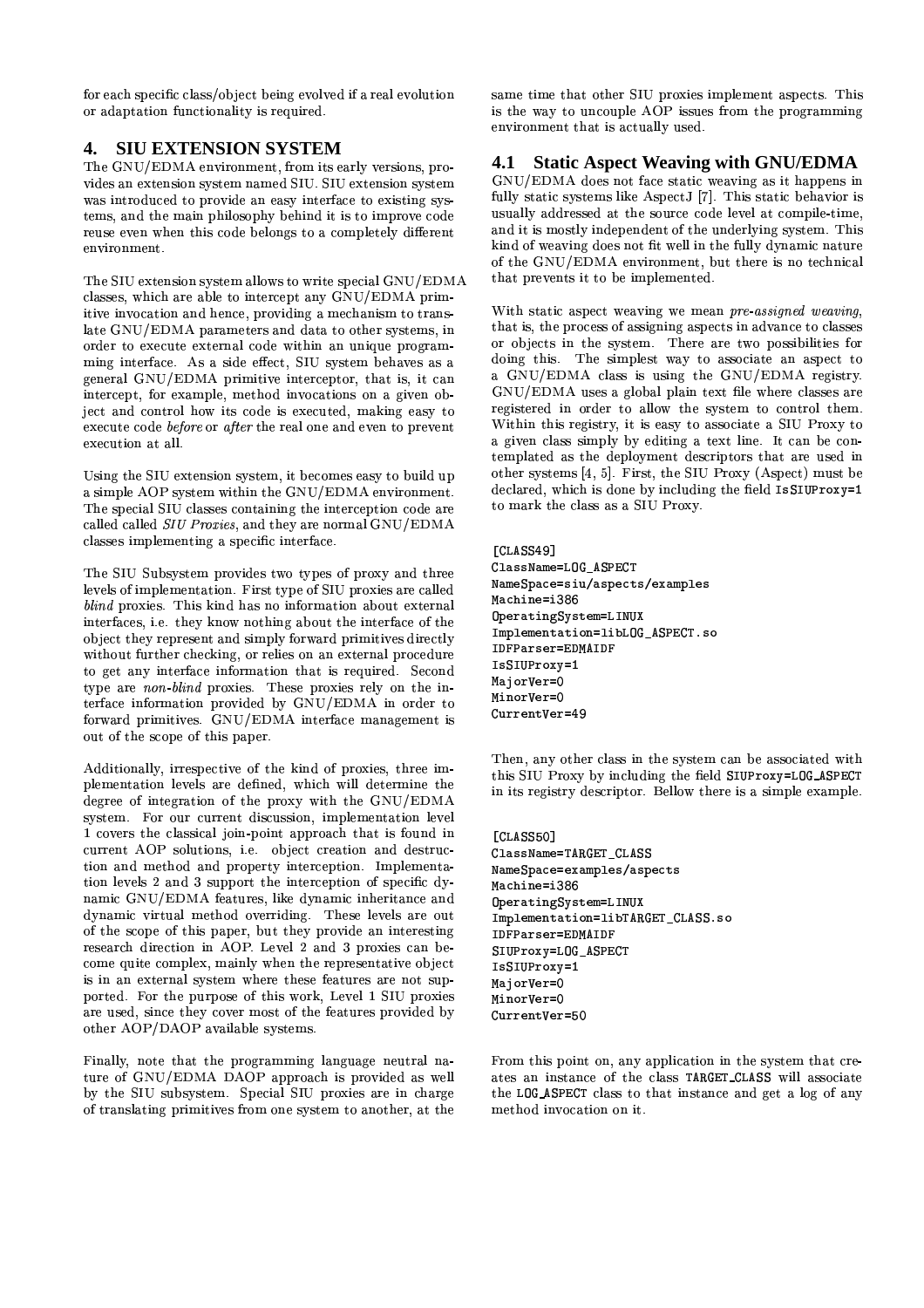Additionally, applications can choose to associate a SIU Proxy with an object when the object is instantiated, so it is possible for applications to choose which objects of a given class will be actually logged. To perform this, the application must prefix the SIU Proxy name to the name to be instantiated, as the following example depicts.

OBJID target = edma\_new\_obj ("LOG\_ASPECT:A\_CLASS");

At the practical level, dynamic weaving is carried out. However, the possibility to weave/unweave aspects to specific classes provides also a mechanism to permanently attach/deattach aspects to specific classes in an easy way. From this point of view, this GNU/EDMA feature can be seen more like a load-time component adaptation mechanism that like an static AOP solution.

## 4.2 Dynamic Aspect Weaving with GNU/EDMA

GNU/EDMA also allows to associate SIU Proxies (i.e. apply aspects) to running objects, as well as to remove a previously associated proxy while the application is running. For this purpose two primitives are provided:

- · edma\_attach\_proxy (target, proxy): This primitive will attach the proxy (aspect) to the object target.
- edma\_deattach\_proxy (target): This primitive will detach any proxy previously attached to target.

Following with our frame example, a fragment of code that illustrates how to use these primitives is shown below.

```
OBJID target = edma_new_obj ("TARGET_CLASS");
edma_attach_proxy (target, "LOG_ASPECT");
\cdotsedma_deattach_proxy (target);
```
This code fragment creates a normal GNU/EDMA object and, at some point of its execution, attaches the LOG\_ASPECT SIU proxy to that instance. From that point on, any method invocation on target will be logged to the console until when, at some point later on application execution, the proxy is detached and the logging stops.

# 5. A GNU/EDMA ASPECT EXAMPLE

Finally, a simple coding of the complete logging aspect that is used throughout the paper is presented in this section in order to illustrate the whole AOP process with GNU/EDMA.

As indicated above, SIU proxies are simple GNU/EDMA classes which implement an special interface. When applied to an object or class, any method invocation on that object or on any instance of that class is intercepted by the proxy, and a chance to inject code or change execution is provided.

The relevant GNU/EDMA primitives intercepted by level 1 proxies are immediately described:

- NewObj is executed when a new instance of a class is created. The class must have associated a SIU proxy.
- FreeObj is executed when an instance of a class is destroyed.
- WProp3 is executed when a property (or member variable) of a target object is written.
- RProp3 is executed when a property (or member variable) of a target object is read.
- · Met3 is executed when a target object method is invoked.

For our logging example, the SIU proxy only needs to implement the Met3 method to log any method invocation on a given object. The simplest implementation for this method is shown bellow:

```
ESint32 EDMAPROC
LOG_ASPECTMet3 (OBJID proxy, OBJID target,
                EPChar method, EPVoid args)
ł
  /* BEFORE code */edma_printf ("Method %s is about to be executed "
               "on object %d", method, target);
  edma_met3_pargs (target, method, args);
  /* AFTER code*/
  edma_printf ("Method %s object %d finish",
               method, target);
\mathcal{Y}
```
This code fragment logs a message each time that a program enters any method on the target object and each time that it is left. From the point of view of the GNU/EDMA programming environment, this aspect is a normal GNU/EDMA class. Now, the aspect can be dynamically weaved to any class or object in the system using the different possibilities described in previous sections.

#### **CONCLUSIONS AND FUTURE WORKS** 6.

This paper introduces the GNU/EDMA SIU extension subsystem and its application to AOP/DAOP. This GNU/EDMA based approach provides the following advantages when compared with current available similar systems:

- Aspects can be applied to different programming environments and can be written using different programming environment.
- It homogeneously integrates within the GNU/EDMA programming environment. No additional aspect-based language must be learned and there are no differences with respect to normal development of GNU/EDMA classes.
- It provides a dynamic AOP solution that complies with the "all-dynamic" philosophy behind the GNU/EDMA system.